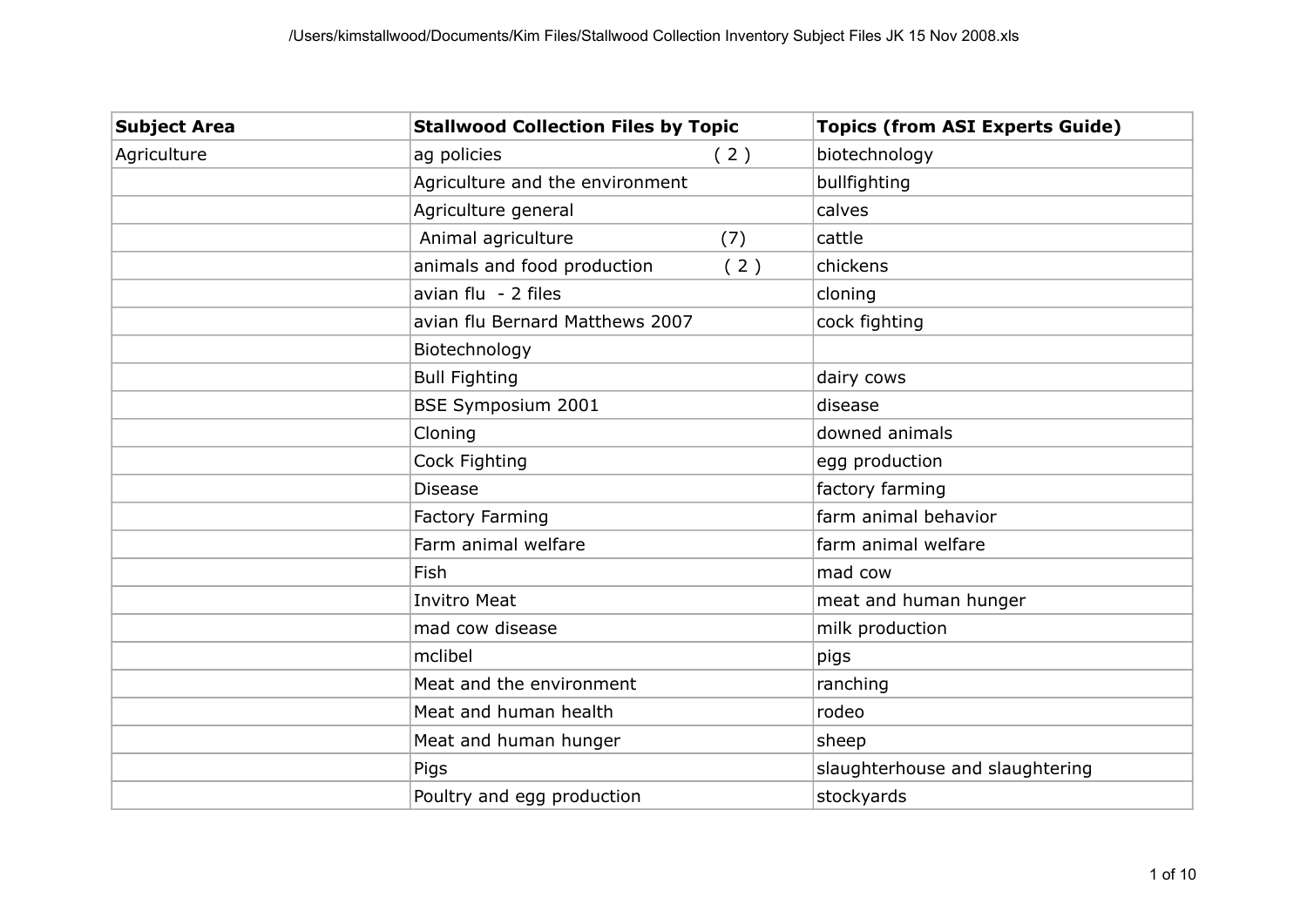|                        | Pro-animal agriculture interests              | sustainability                            |
|------------------------|-----------------------------------------------|-------------------------------------------|
|                        | Slaughterhouse and slaughtering               | turkeys                                   |
|                        | Veal production                               | use of drugs in food production           |
|                        | Vegetarianism and veganism                    | veal production                           |
|                        |                                               | vegetarianism and veganism                |
|                        |                                               |                                           |
|                        |                                               |                                           |
| Animal Rights Movement | Animal Enterprise Terrorism Act               | Animal rights and social justice          |
|                        | <b>Animal Law</b>                             | ethics and animal rights                  |
|                        | <b>Animal Platform</b>                        | ethology and animal rights                |
|                        | animal protection tactics and strategy<br>(9) | history of the animal protection movement |
|                        | animals and conservative party                | religion and animal rights                |
|                        | animals and green parties                     |                                           |
|                        | animals and labour party                      |                                           |
|                        | animals and liberals/SDP                      |                                           |
|                        | animals and right wing politics               |                                           |
|                        | Animal rights history                         |                                           |
|                        | <b>AVMA</b>                                   |                                           |
|                        | <b>Balkan Tigers</b>                          |                                           |
|                        | Camberley Kate                                |                                           |
|                        | caring sleuths                                |                                           |
|                        | Corporate responsibilty                       |                                           |
|                        | direct action 2003                            |                                           |
|                        | direct action 2004                            |                                           |
|                        | direct action 2005                            |                                           |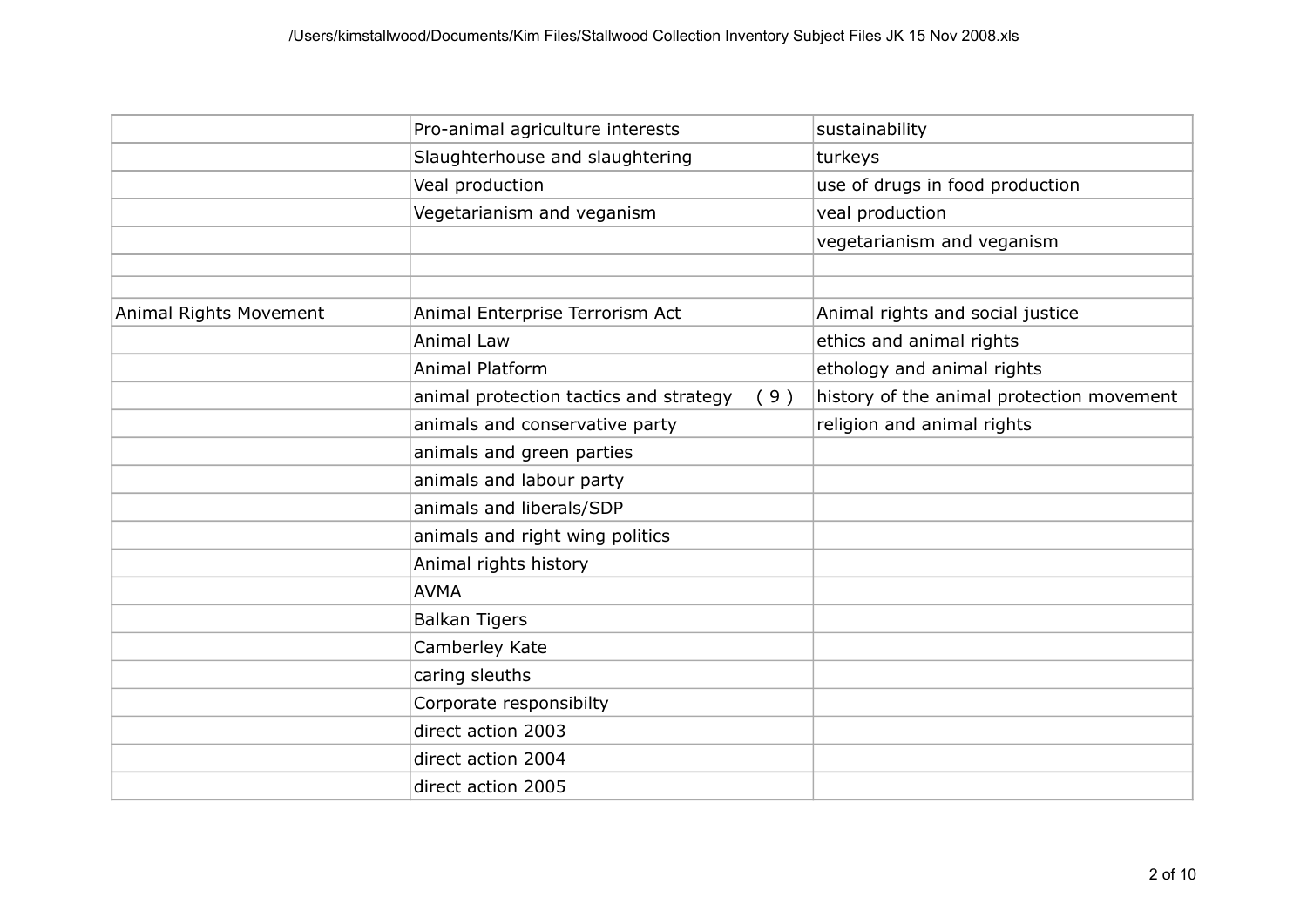|                   | direct action 2006                             |     |                                         |
|-------------------|------------------------------------------------|-----|-----------------------------------------|
|                   | direct action 2007                             |     |                                         |
|                   | direct action 2008--2009                       |     |                                         |
|                   | lobbying/legislation                           | (2) |                                         |
|                   | nonviolence                                    |     |                                         |
|                   | <b>Opinion Polls</b>                           |     |                                         |
|                   | Opposition to animal protection                |     |                                         |
|                   | <b>PETA Kills</b>                              |     |                                         |
|                   | PETA Strategy                                  |     |                                         |
|                   | philosophy of animal rights and animal welfare |     |                                         |
|                   | Social movements                               |     |                                         |
|                   | Standing                                       |     |                                         |
|                   | Theories of evil                               |     |                                         |
|                   | War, Glover, Stats, Misc                       |     |                                         |
|                   |                                                |     |                                         |
| Companion Animals | companion animals                              | (3) | Animal actors on television and in film |
|                   | Baltimore dogs                                 |     | animal assisted therapy                 |
|                   | Dog fighting                                   |     | animal relinquishment                   |
|                   |                                                |     | animal sanctuaries                      |
|                   |                                                |     | animal shelters                         |
|                   |                                                |     | birds                                   |
|                   |                                                |     | cats                                    |
|                   |                                                |     | disaster relief and rescue              |
|                   |                                                |     | dog fighting                            |
|                   |                                                |     | dogs                                    |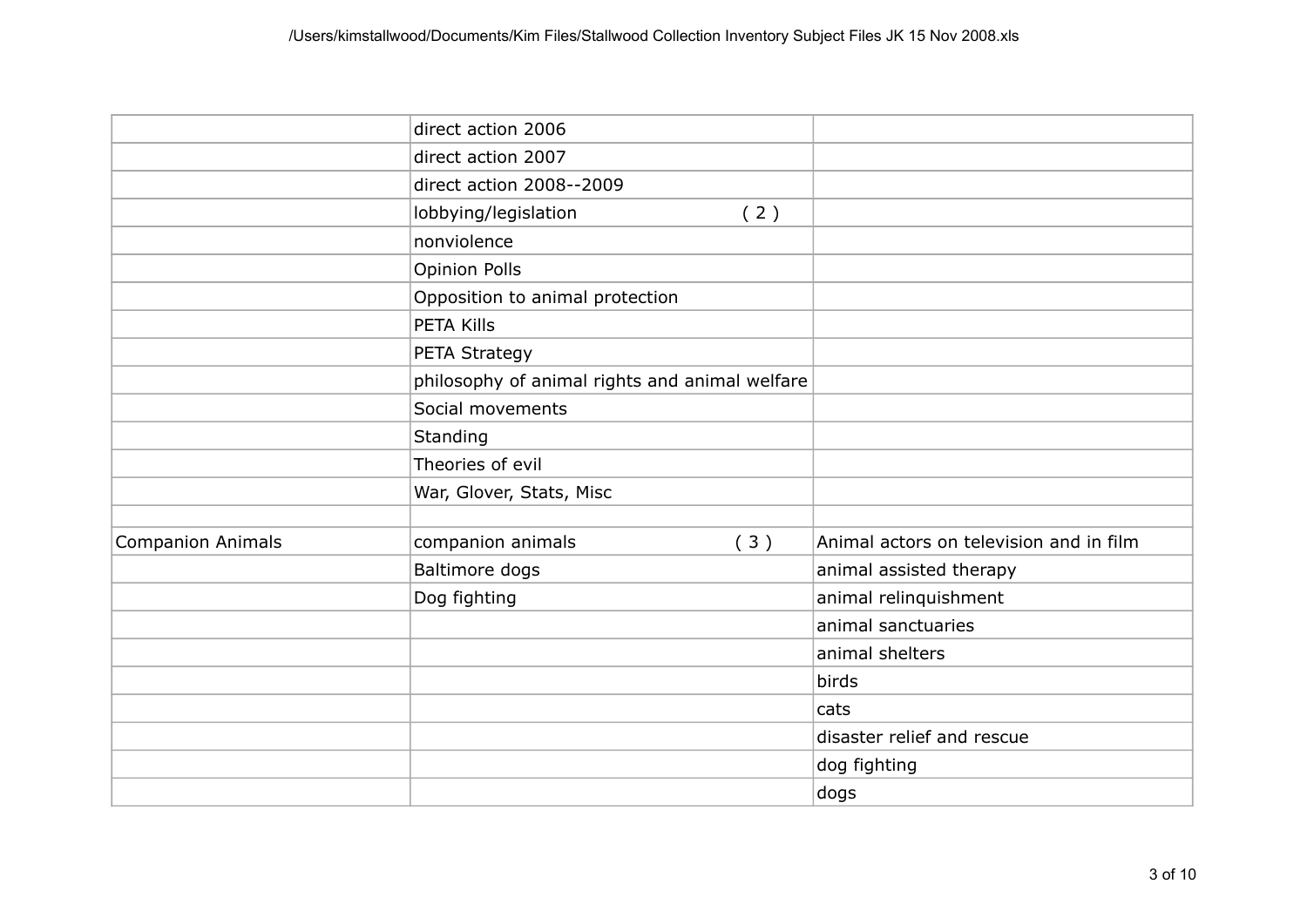|                         |                         |     | euthanasia                                |
|-------------------------|-------------------------|-----|-------------------------------------------|
|                         |                         |     | exotic pets                               |
|                         |                         |     | feral animals                             |
|                         |                         |     | greyhound racing                          |
|                         |                         |     | horseracing                               |
|                         |                         |     | horses                                    |
|                         |                         |     | human interactions with companion animals |
|                         |                         |     | no-kill shelters                          |
|                         |                         |     | overpopulation of animals                 |
|                         |                         |     | pet care                                  |
|                         |                         |     | pet theft                                 |
|                         |                         |     | puppy mills                               |
|                         |                         |     | rabbits                                   |
|                         |                         |     | rescue groups                             |
|                         |                         |     | spaying/neutering                         |
|                         |                         |     | training                                  |
|                         |                         |     | working and service animals               |
|                         |                         |     |                                           |
| Animal Behavior/General | Animal Behavior/General | (2) | Aggression                                |
|                         |                         |     | alliance formation                        |
|                         |                         |     | altruism                                  |
|                         |                         |     | animal selfhood                           |
|                         |                         |     | anthropomorphism                          |
|                         |                         |     | behavioral ecology                        |
|                         |                         |     | cognition                                 |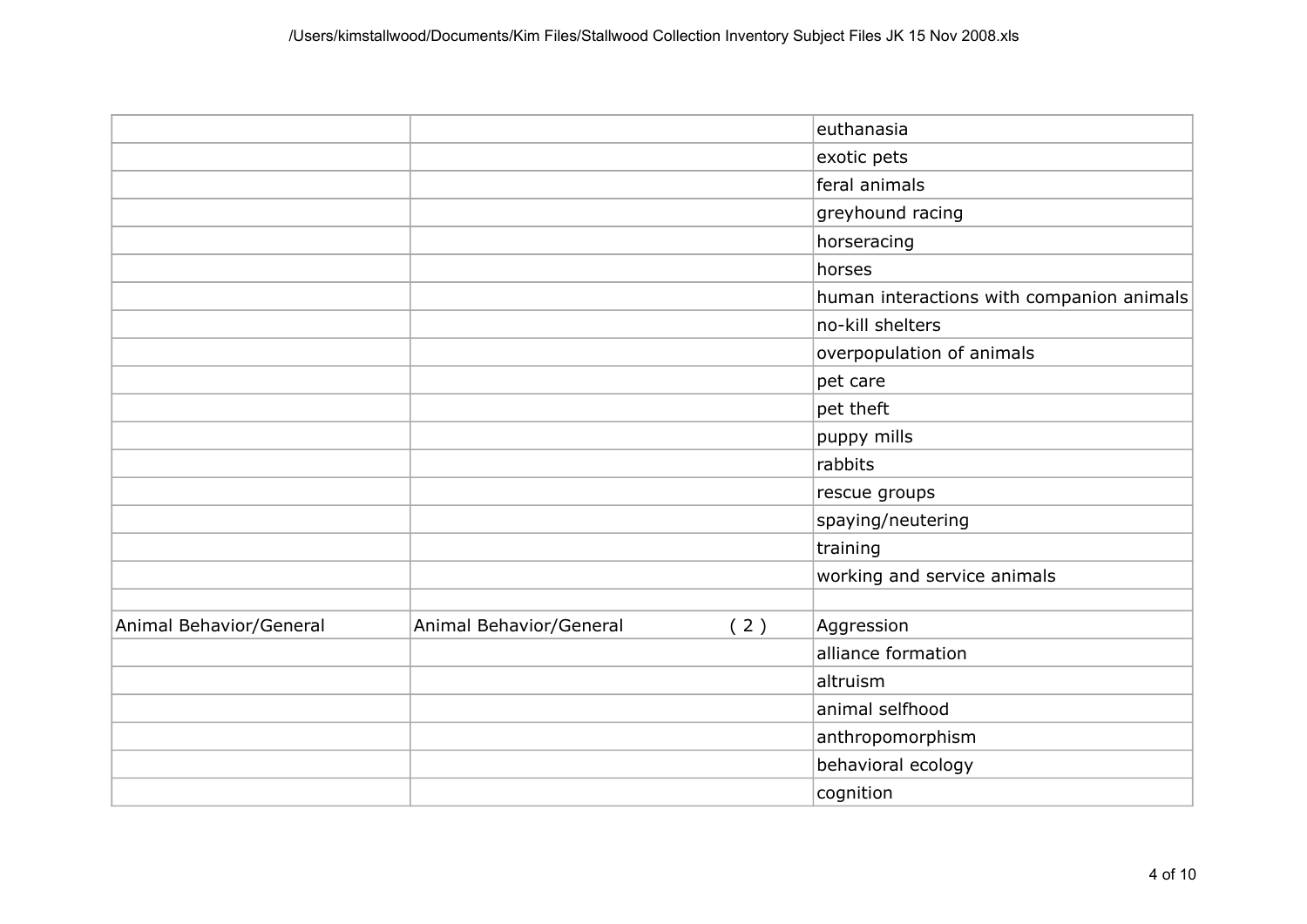|                           | cognitive ethology         |
|---------------------------|----------------------------|
|                           | comparative psychology     |
|                           | culture                    |
|                           | deception                  |
|                           | ecology                    |
|                           | emotions                   |
|                           | empathy                    |
|                           | intelligence               |
|                           | language and communication |
|                           | play                       |
|                           | reciprocal exchange        |
|                           | sexual strategies          |
|                           | social structure           |
|                           | sociobiology               |
|                           |                            |
| Animal Behavior/By Animal | <b>Birds</b>               |
|                           | <b>Bonobos</b>             |
|                           | Cats                       |
|                           | Chickens                   |
|                           | Chimpanzees                |
|                           | companion animals          |
|                           | dogs                       |
|                           | elephants                  |
|                           | gorillas                   |
|                           | iguanas                    |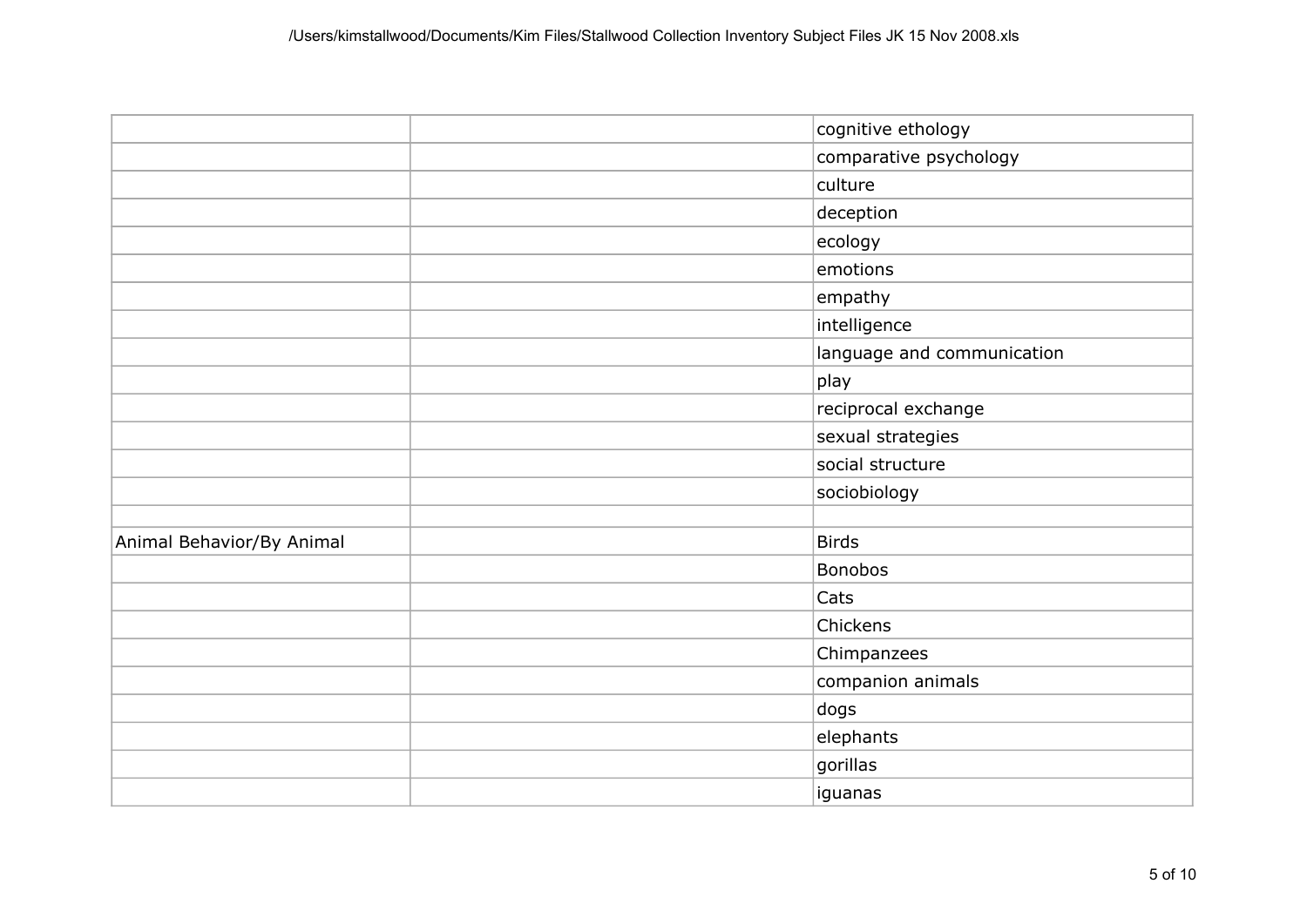|                              |                                                                              |     | marine mammals                 |
|------------------------------|------------------------------------------------------------------------------|-----|--------------------------------|
|                              |                                                                              |     | monkeys                        |
|                              |                                                                              |     | orangutans                     |
|                              |                                                                              |     | primates                       |
|                              |                                                                              |     | rabbits                        |
|                              |                                                                              |     | reptiles                       |
|                              |                                                                              |     | rodents                        |
|                              |                                                                              |     | seals                          |
|                              |                                                                              |     | snakes                         |
|                              |                                                                              |     | turtles                        |
|                              |                                                                              |     | wolves                         |
|                              |                                                                              |     |                                |
| Human-Animal Studies/General | animals and buddhism                                                         | (2) | Animal rights/welfare movement |
|                              | animals and christianity                                                     |     | animals and the law            |
|                              | animals and gays                                                             |     | animals in housing             |
|                              | animals and islam                                                            |     | animals in language            |
|                              | animals and war                                                              | (2) | animals in science             |
|                              | animals in myth, folklore and literature and $art$ attitudes towards animals |     |                                |
|                              | animals in religion                                                          |     | bestiality and zoophilia       |
|                              | animals in society                                                           |     | children and animals           |
|                              | Attitudes to animals                                                         |     | criminology                    |
|                              | ethics and philosophy                                                        |     | cruelty                        |
|                              | evolution                                                                    |     | domestication of animals       |
|                              | feminism and eco-feminism                                                    |     | environmental ethics           |
|                              | human-animal relationship                                                    |     | representations of animals     |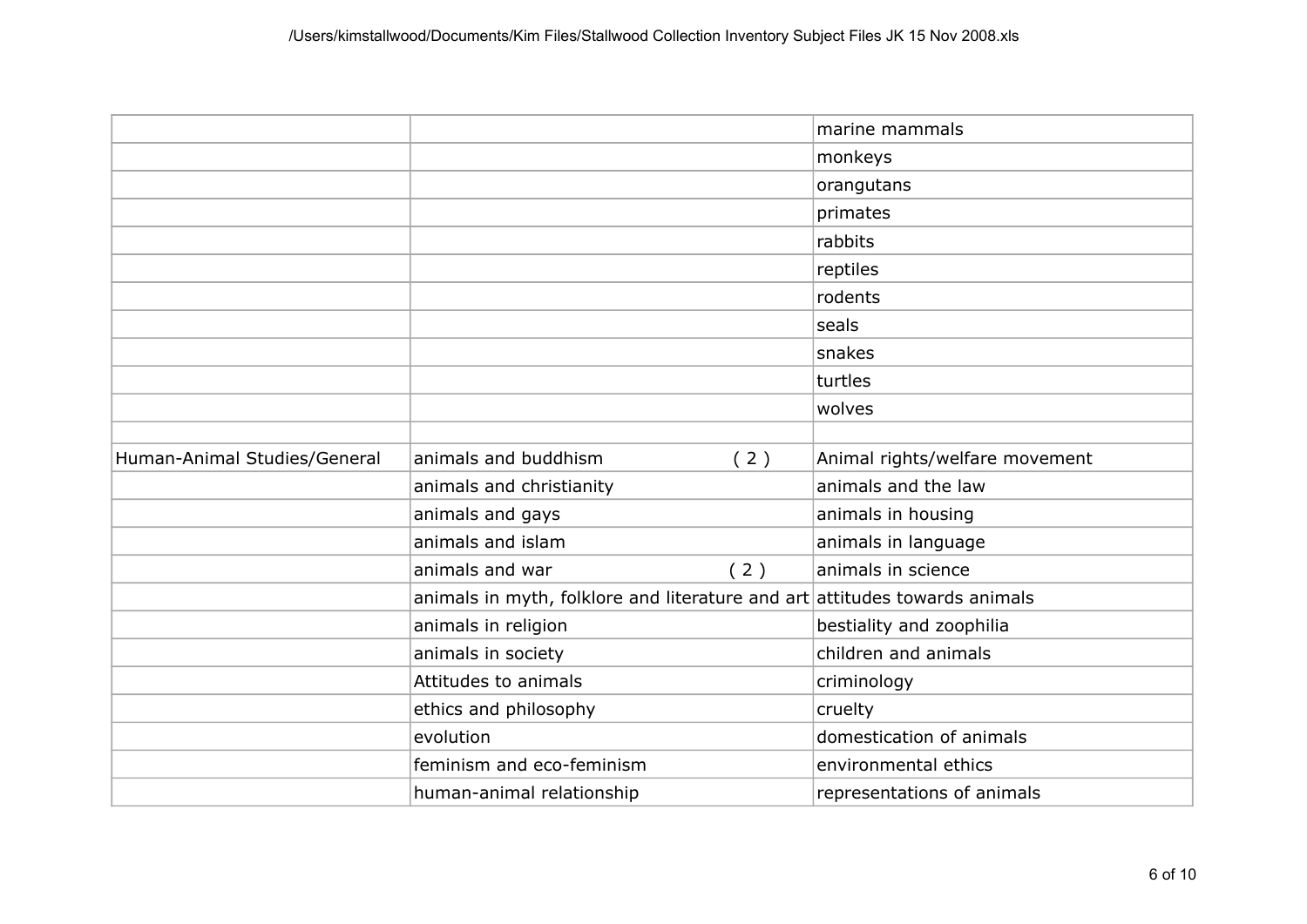|                                  | Human- animal studies - general            | social construction of animals    |
|----------------------------------|--------------------------------------------|-----------------------------------|
|                                  | human violence and animal abuse            | speciesism and racism             |
|                                  | Meat and culture                           | symbolic interactionism           |
|                                  |                                            | <b>ZOOS</b>                       |
|                                  |                                            |                                   |
|                                  |                                            |                                   |
|                                  |                                            |                                   |
| Human-Animal Studies/By Animal   |                                            | Alligators                        |
|                                  |                                            | Apes                              |
|                                  |                                            | <b>Birds</b>                      |
|                                  |                                            | Cattle                            |
|                                  |                                            | Cats                              |
|                                  |                                            | Chickens                          |
|                                  |                                            | Cockroaches                       |
|                                  |                                            | companion animals                 |
|                                  |                                            | crows                             |
|                                  |                                            | dogs                              |
|                                  |                                            | horses                            |
|                                  |                                            | insects                           |
|                                  |                                            | rabbits                           |
|                                  |                                            | rats                              |
|                                  |                                            | turkeys                           |
|                                  |                                            |                                   |
| Research, Testing, and Education | Animals in research, testing and education | Addiction research                |
|                                  | Animal testing and alternatives            | alternatives in medical education |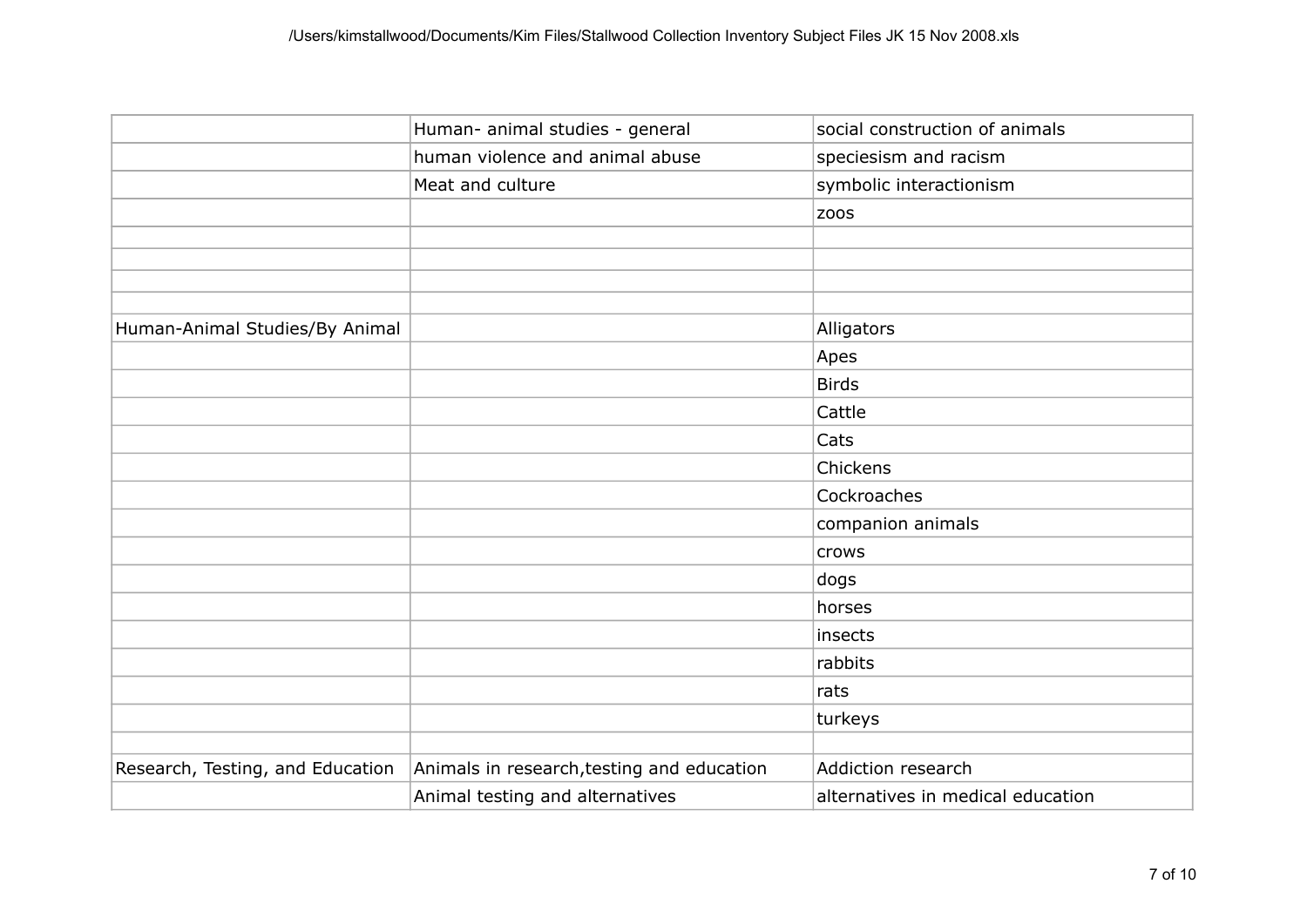|          | animals in research                 | (2) | animal dealers, breeders, suppliers  |
|----------|-------------------------------------|-----|--------------------------------------|
|          | Animal research examples            |     | Animal Welfare Act                   |
|          | cambridge university                |     | animals as human models              |
|          | cancer research                     |     | animals in education                 |
|          | Cartoons Lab Animals                |     | bioethics                            |
|          | cloning                             |     | biotechnology                        |
|          | health care policy                  |     | dissection                           |
|          | human research                      |     | environmental enrichment             |
|          | legislation and public policy       |     | humane education                     |
|          | medicine/research                   | (2) | <b>IACUCs</b>                        |
|          | NAVS/false advertising              |     | in vitro                             |
|          | obesity, law suits, diet and health |     | pharmaceutics                        |
|          | primates                            |     | psychological research               |
|          | schiavo                             |     | rodents                              |
|          | science and public policy           |     | sanctuaries for lab animals          |
|          | statistics                          |     | science fairs                        |
|          | stem cell research                  |     | transgenics                          |
|          | toxicity testing                    |     | universities and research institutes |
|          |                                     |     | veterinary science and medicine      |
|          |                                     |     | xeno-transplantation                 |
|          |                                     |     |                                      |
| Wildlife | animals in entertainment            |     | Animal actors in television and film |
|          | <b>Badgers</b>                      |     | Apes                                 |
|          | Canned hunts                        |     | Aquaria                              |
|          | fur                                 |     | bear hunting                         |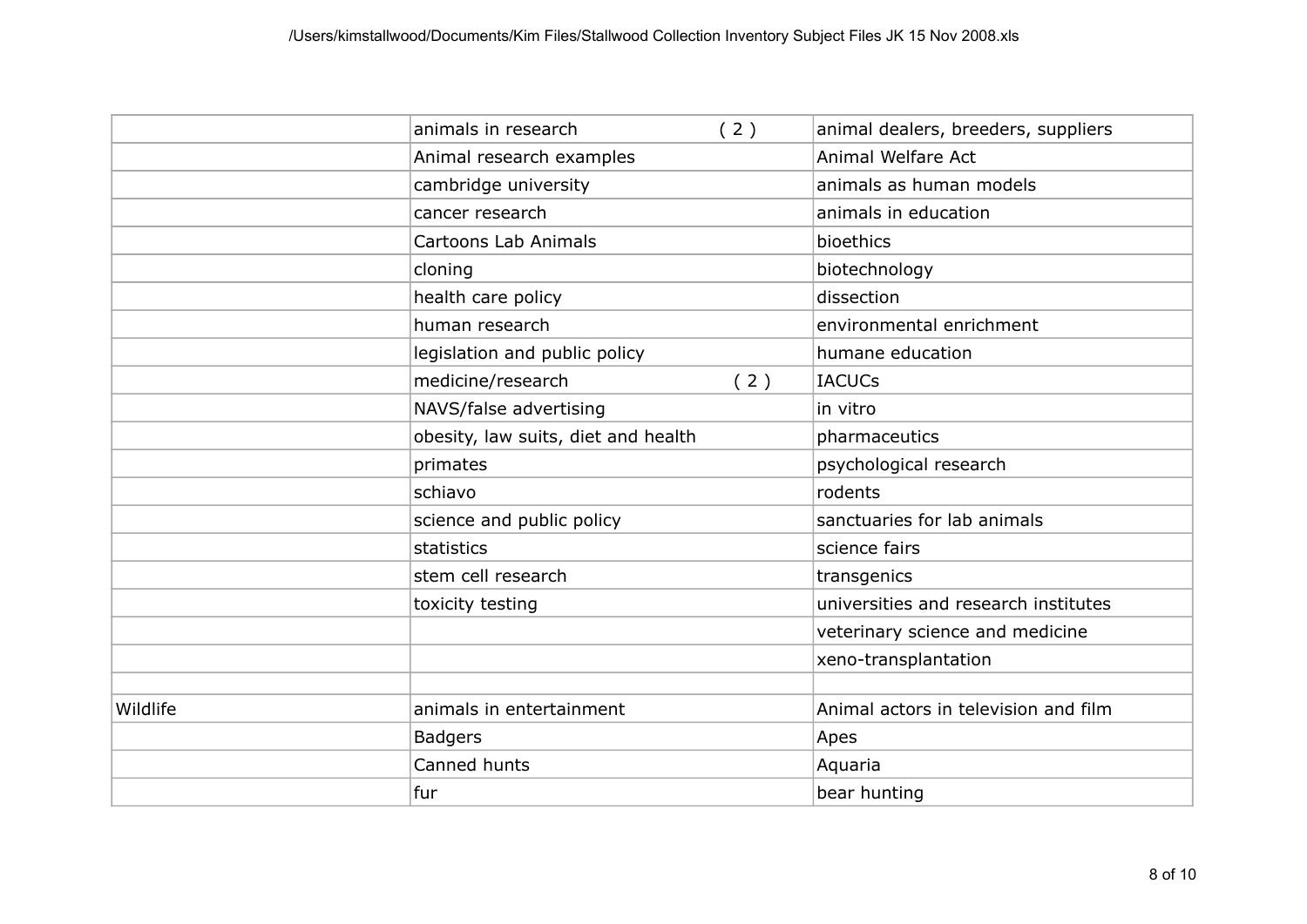| hunting                              | (2) | birds                         |
|--------------------------------------|-----|-------------------------------|
| hunting in britain                   | (3) | bushmeat                      |
| Marine mammal hunting                |     | canned hunts                  |
| scalia/cheney hunting trip and kerry |     | captive wildlife              |
| seal hunting                         |     | circuses                      |
| wildlife                             | (3) | CITES and other treaties      |
|                                      |     | Conservation                  |
|                                      |     | Coursing                      |
|                                      |     | Deer                          |
|                                      |     | <b>Disease</b>                |
|                                      |     | Dolphins                      |
|                                      |     | eco-tourism                   |
|                                      |     | elephants                     |
|                                      |     | <b>Endangered Species Act</b> |
|                                      |     | environmental enrichment      |
|                                      |     | exotic animals as pets        |
|                                      |     | fish and fishing              |
|                                      |     | fox hunting                   |
|                                      |     | game agencies                 |
|                                      |     | human-animal conflict         |
|                                      |     | hunt sabotage                 |
|                                      |     | hunting advocacy              |
|                                      |     | immuno-contraception          |
|                                      |     | invasive species              |
|                                      |     | marine mammal displays        |